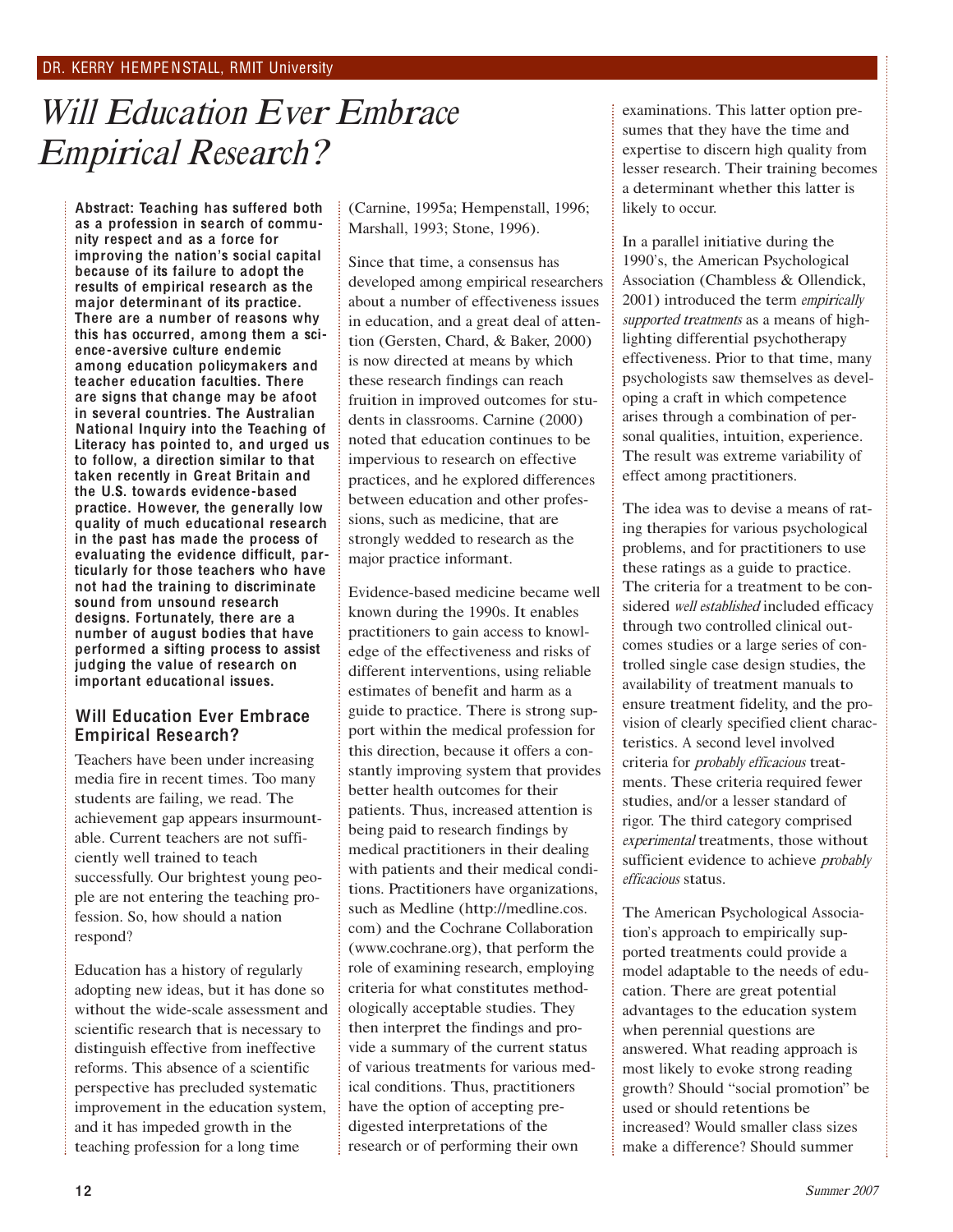school programs be provided to struggling students? Should kindergarten be full day? What are the most effective means of providing remediation to children who are falling behind? Even in psychology and medicine, however, it should be noted that <sup>15</sup> years later there remain pockets of voluble opposition to the evidencebased practice initiatives.

The first significant indication of a similar movement in education occurred with the Reading Excellence Act (The <sup>1999</sup> Omnibus Appropriations Bill, 1998) that was introduced as a response to the unsatisfactory state of reading attainment in the U.S. It acknowledged that part of the cause was the prevailing method of reading instruction, and that literacy policies had been insensitive to developments in the understanding of the reading process. The Act, and its successors, attempted to bridge the gulf between research and classroom practice by mandating that only programs in reading that had been shown to be effective according to strict research criteria would receive federal funding. This reversed a trend in which the criterion for adoption of a model was that it met preconceived notions of "rightness" rather than that it was demonstrably effective for students. Federal funding is now only available only for programs with demonstrated effectiveness evidenced by reliable replicable research.

Reliable replicable research was defined as objective, valid, scientific studies that: (a) include rigorously defined samples of subjects that are sufficiently large and representative to support the general conclusions drawn; (b) rely on measurements that meet established standards of reliability and validity; (c) test competing theories, where multiple theories exist; (d) are subjected to peer review before their results are published; and (e) discover effective strategies for improving reading skills (The <sup>1999</sup> Omnibus Appropriations Bill, 1998).

The National Research Council's Center for Education (Towne, 2002) suggests that educators should attend to research that: (a) poses significant questions that can be investigated empirically; (b) links research to theory; (c) uses methods that permit direct investigation of the question; (d) provides a coherent chain of rigorous reasoning; (e) replicates and generalizes; and (f) ensures transparency and scholarly debate. The Council's message is clearly to improve the quality of educational research, and reaffirm the link between scientific research and educational practice. <sup>U</sup>ltimately, the outcomes of sound research should inform educational policy decisions, just as a similar set of principles have been espoused for the

Ultimately, <sup>t</sup>h<sup>e</sup> <sup>o</sup>utcome<sup>s</sup> <sup>o</sup>f sound <sup>r</sup>esearch <sup>s</sup>h<sup>o</sup>uld infor<sup>m</sup> <sup>e</sup>ducational poli<sup>c</sup>y decisions, just as a similar <sup>s</sup>e<sup>t</sup> <sup>o</sup>f principle<sup>s</sup> h<sup>a</sup>v<sup>e</sup> bee<sup>n</sup> <sup>e</sup>sp<sup>o</sup>used fo<sup>r</sup> <sup>t</sup>h<sup>e</sup> <sup>m</sup>edical profession.

medical profession. The fields that have displayed unprecedented development over the last century, such as medicine, technology, transportation, and agriculture, have been those embracing research as the prime determinant of practice (Shavelson & Towne, 2002).

In Great Britain, similar concerns to those evident in the U.S. led to a National Literacy Strategy (Department for Education and Employment, 1998) that mandates practice based upon research findings. In 2006, the Primary Framework for Literacy and Mathematics (Primary National Strategy, 2006) was released, updating its predecessor and aligning practice even more firmly with an evidence base.

In Australia, the National Inquiry into the Teaching of Literacy (2005) also

reached similar conclusions about the proper role of educational research: "Teaching, learning, curriculum, and assessment need to be more firmly linked to findings from evidence-based research indicating effective practices, including those that are demonstrably effective for the particular learning needs of individual children" (p. 9). It recommends a national program to produce evidence-based guides for effective teaching practice, the first of which is to be on reading. In all, the Report used the term "evidencebased" <sup>48</sup> times.

For example, they argued strongly for empirical evidence to be used to improve the manner in which reading is taught in Australia.

In sum, the incontrovertible finding from the extensive body of local and international evidence-based literacy research is that for children during the early years of schooling (and subsequently if needed), to be able to link their knowledge of spoken language to their knowledge of written language, they must first master the alphabetic code—the system of grapheme-phoneme correspondences that link written words to their pronunciations. Because these are both foundational and essential skills for the development of competence in reading, writing and spelling, they must be taught explicitly, systematically, early, and well. (p. 37)

Slavin (2002) considers that the acceptance of such initiatives will reduce the pendulum swings that have characterized education thus far, and could produce revolutionary consequences in increasing educational success generally, and redressing educational achievement differences within our community.

So, the implication is that education and research have not been adequately linked in these countries. Why has education been so slow to attend to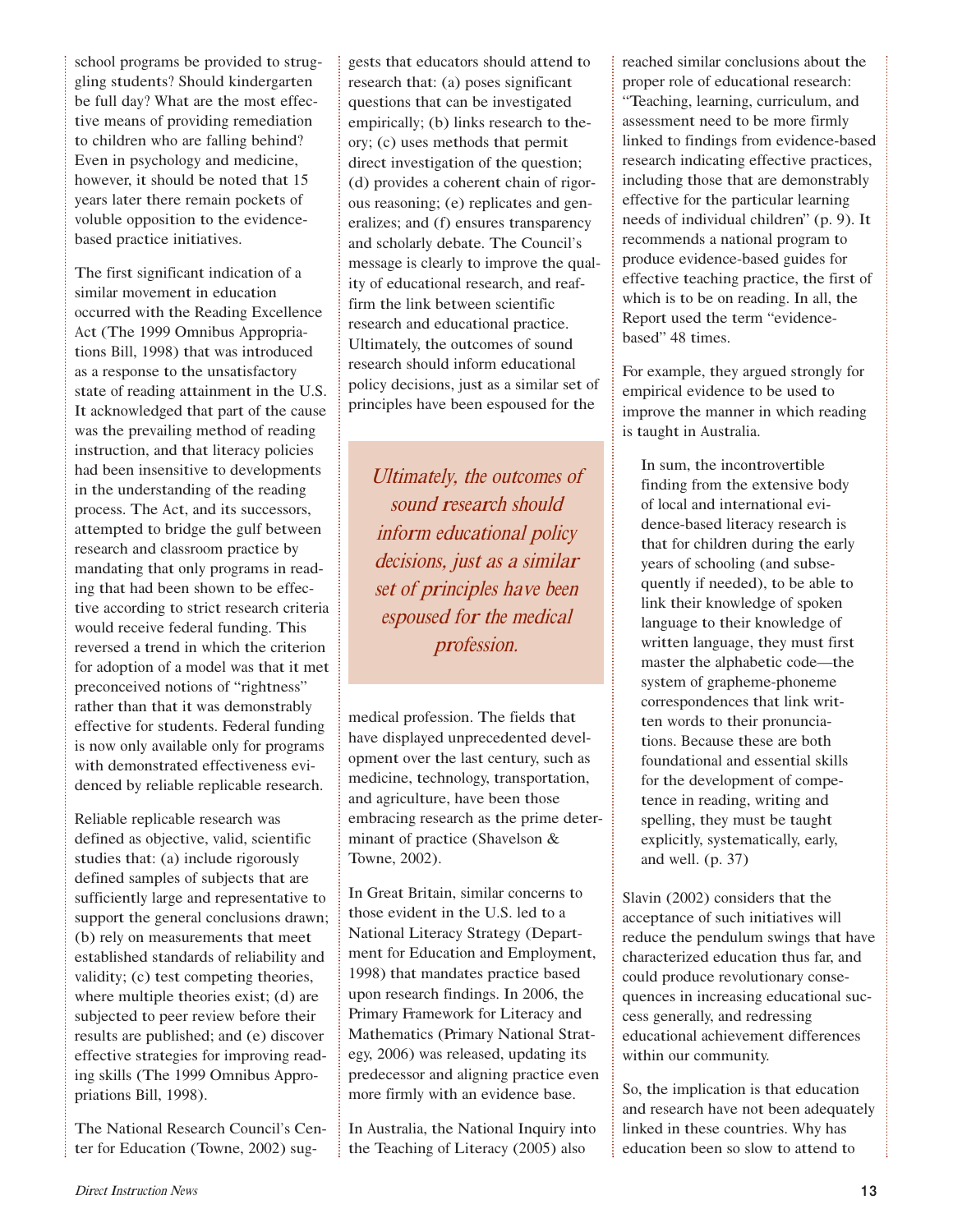research as a source of practice knowledge? Carnine (1991) argued that the leadership has been the first line of resistance. He described educational policy-makers as lacking a scientific framework, and thereby inclined to accept proposals based on good intentions and unsupported opinions. Professor Cuttance, director of the Melbourne University's Centre for Applied Educational Research, was equally blunt: "Policy makers generally take little notice of most of the research that is produced, and teachers take even less notice of it …" (Cuttance, 2005, p. 5).

Carnine (1995b) also points to teachers' lack of training in seeking out and evaluating research for themselves. Their training institutions have not developed a research culture, and tend to view teaching as an art form, in which experience, personality, intuition, or creativity are the sole determinants of practice. For example, he estimates that fewer than one in <sup>200</sup> teachers are experienced users of the ERIC educational database.

Taking a different perspective, Meyer (1991, cited in Gable & Warren, 1993) blames the research community for being too remote from classrooms. She argued that teachers will not become interested in research until its credibility is improved. Research is often difficult to understand, and the careful scientific language and cautious claims may not have the same impact as the wondrous claims of ideologues and faddists unconstrained by scientific ethics.

Fister and Kemp (1993) considered several obstacles to research-driven teaching, important among them being the absence of an accountability link between decision-makers and student achievement. Such a link was unlikely until recently, when regular mandated state or national test programs results became associated with funding. They also apportion some responsibility to the research community for failing to appreciate the necessity of adequately connecting research with teachers'

concerns. The specific criticisms included a failure to take responsibility for communicating findings clearly, and with the end-users in mind. Researchers have often validated practices over too brief a time frame, and in too limited a range of settings to excite general program adoption across settings. Without considering the organizational ramifications (such as staff and personnel costs) adequately, the viability of even the very best intervention cannot be guaranteed. The methods of introduction and staff training in innovative practices can

Som<sup>e</sup> h<sup>a</sup>v<sup>e</sup> <sup>a</sup>rgu<sup>e</sup>d <sup>t</sup>ha<sup>t</sup> <sup>s</sup>cienc<sup>e</sup> ha<sup>s</sup> littl<sup>e</sup> t<sup>o</sup> <sup>o</sup>ffe<sup>r</sup> <sup>e</sup>ducation, <sup>a</sup>nd that teache<sup>r</sup> initiative, <sup>c</sup>reativity, <sup>a</sup>nd intuitio<sup>n</sup> <sup>t</sup>ogethe<sup>r</sup> provid<sup>e</sup> <sup>t</sup>h<sup>e</sup> bes<sup>t</sup> <sup>m</sup>ean<sup>s</sup> <sup>o</sup>f <sup>m</sup>eeting <sup>t</sup>h<sup>e</sup> <sup>n</sup>eed<sup>s</sup> <sup>o</sup>f <sup>s</sup>tudents.

have a marked bearing on their adoption and continuation.

Woodward (1993) pointed out that there is often a culture gulf between researchers and teachers. Researchers may view teachers as unnecessarily conservative and resistant to change; whereas, teachers may consider researchers as unrealistic in their expectations and lacking in understanding of the school system and culture. Teachers may also respond defensively to calls for change because of the implied criticism of their past practices, and the perceived devaluation of the professionalism of teachers. Leach (1987) argued strongly that collaboration between change-agents and teachers is a necessary element in the acceptance of novel practice. In his view, teachers need to be invited to make a contribution that extends beyond solely the implementation of the ideas of others. There are some positive signs that such a culture may be in the early stages of development.

Viadero (2002) reports on a number of initiatives in which teachers have become reflective of their own work, employing both quantitative and qualitative tools. She also notes that the American Educational Research Association has a subdivision devoted to the practice.

Some have argued that science has little to offer education, and that teacher initiative, creativity, and intuition together provide the best means of meeting the needs of students. For example, Weaver considers scientific research offers little of value to education (Weaver et al., 1997). "It seems futile to try to demonstrate superiority of one teaching method over another by empirical research" (Weaver, 1988, p. 220). These writers often emphasize the uniqueness of every child as an argument against instructional designs that presume there is sufficient commonality among children to enable group instruction with the same materials and techniques. Others have argued that teaching itself is ineffectual when compared with the impact of socioeconomic status and social disadvantage (Coleman et al., <sup>1966</sup>; Jencks et al., 1972). Smith (1992) argued that only the relationship between a teacher and a child was important in evoking learning. Further, he downplayed instruction in favor of a naturalist perspective. "Learning is continuous, spontaneous, and effortless, requiring no particular attention, conscious motivation, or specific reinforcement" (p. 432). Still others view research as reductionist, and unable to encompass the holistic nature of the learning process (Cimbricz, <sup>2002</sup>; Poplin, 1988).

What sorts of consequences have arisen in other fields from failure to incorporate the results of scientific inquiry?

Galileo observed moons around Jupiter in 1610. Francesco Sizi's armchair refutation of such planets was: There are seven windows in the head, two nostrils, two ears, two eyes, and a mouth. So in the heavens there are seven two favorable stars, two unpropitious,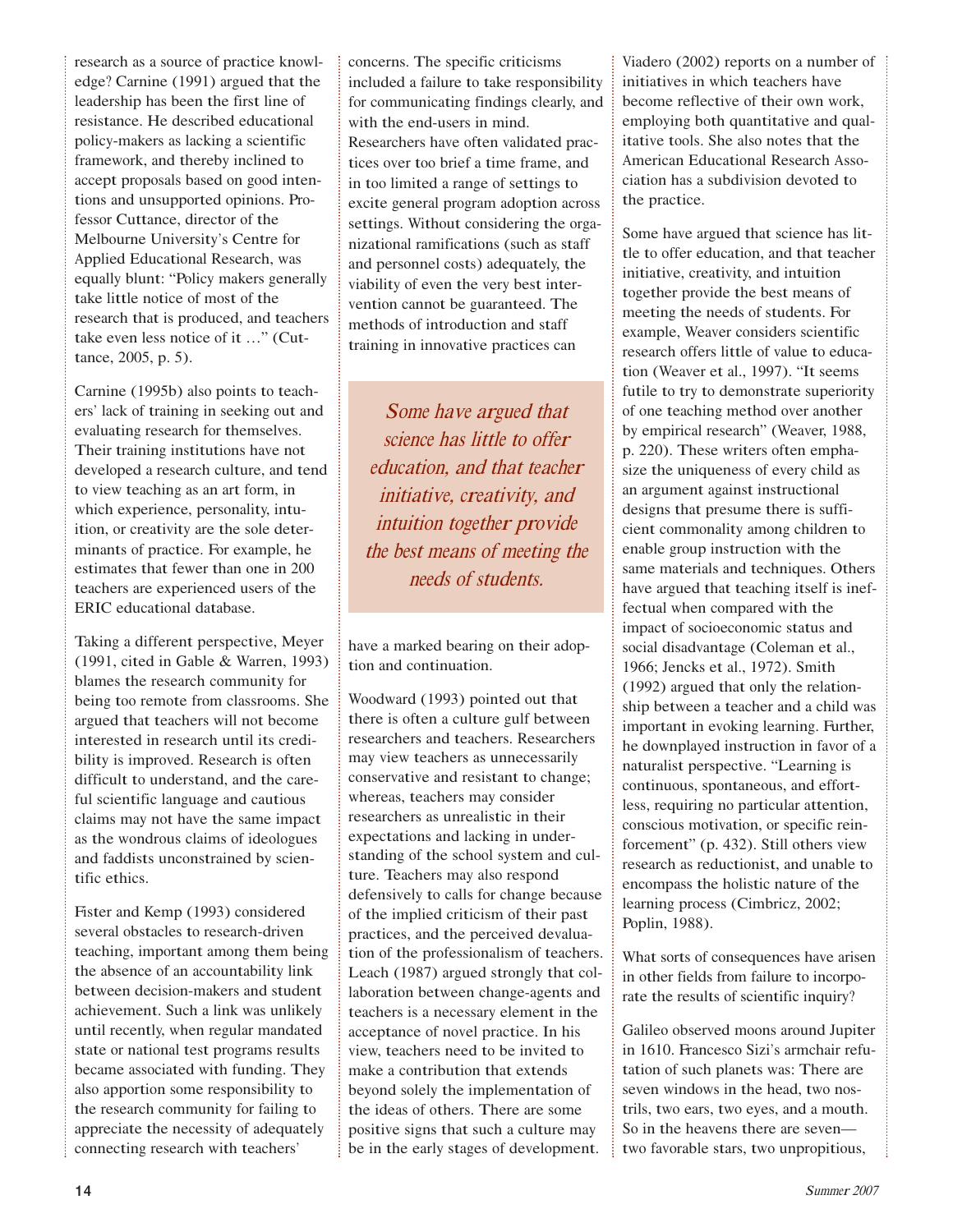two luminaries, and Mercury alone undecided and indifferent. From which and many other similar phenomena of nature such as the seven metals, etc., we gather that the number of planets is necessarily seven. We divide the week into seven days, and have named them from the seven planets. Now if we increase the number of planets, this whole system falls to the ground. Moreover, the satellites are invisible to the naked eye and therefore can have no influence on the earth and therefore would be useless and therefore do not exist (Holton & Roller, 1958, as cited in Stanovich, 1996, p. 9).

Galileo taught us the value of controlled observation, whilst Sizi highlighted the limitations of armchair theorizing. The failure to incorporate empirical findings into practice can have far-reaching consequences. Even medicine has had only a brief history of attending to research. Early in the 20th century, medical practice was at a similar stage to that of education currently. For example, it was well known that bacteria played a critical role in infection, and <sup>50</sup> years earlier Lister had shown the imperative of antiseptic procedures in surgery. Yet, in this early period of the century, surgeons were still wiping instruments on whatever unsterilized cloth that was handy, with dire outcomes for their patients.

More recently, advice from pediatrician Dr. Benjamin Spock to have infants sleep face down in their cots caused approximately <sup>60</sup> thousand deaths from Sudden Infant Death Syndrome in the U.S., Great Britain and Australia between <sup>1974</sup> and 1991, according to researchers from the Institute of Child Health in London (Dobson & Elliott, 2005). His advice was not based upon any empirical evidence, but rather armchair analysis. The book, <sup>B</sup>ab<sup>y</sup> <sup>a</sup>n<sup>d</sup> <sup>C</sup>hil<sup>d</sup> <sup>C</sup>ar<sup>e</sup> (Spock, 1946), was extraordinarily influential, selling more than <sup>50</sup> million copies. Yet, while the book continued to espouse this practice, reviews of risk factors for SIDS by <sup>1970</sup> had noted the risks of infants sleeping face down. In the <sup>1990</sup>'s, when public campaigns altered this

practice, the incidence of SIDS death halved within one year. In recent times, more and more traditional medical practices are being subjected to empirical test as the profession increasingly established credibility.

Are there examples in education in which practices based solely upon belief, unfettered by research support, have been shown to be incorrect, and have led to unhelpful teaching?

• Learning to read is as natural as learning to speak (National Council of Teachers of English, 1993).

When unsupported beliefs guid<sup>e</sup> practice, <sup>w</sup><sup>e</sup> <sup>r</sup>isk deleterious inconsistency at th<sup>e</sup> individu<sup>a</sup>l teache<sup>r</sup> l<sup>e</sup>v<sup>e</sup>l <sup>a</sup>nd disaste<sup>r</sup> <sup>a</sup>t th<sup>e</sup> <sup>e</sup>ducatio<sup>n</sup> <sup>s</sup>yste<sup>m</sup> l<sup>e</sup>v<sup>e</sup>l.

- Children do not learn to read in order to be able to read a book, they learn to read by reading books (NZ Ministry of Education, as cited in Mooney, 1988).
- Parents reading to children is sufficient to evoke reading (Fox, 2005).
- Good readers skim over words rather than attending to detail (Goodman, 1985).
- Fluent readers identify words as ideograms (Smith, 1973).
- Skilled reading involves prediction from context (Emmitt, 1996).
- English is too irregular for phonics to be helpful (Smith, 1999).
- Accuracy is not necessary for effective reading (Goodman, 1974).
- Good spelling derives simply from the act of writing (Goodman, 1989).

These assertions have influenced educational practice for the last <sup>20</sup> years, yet they have each been shown by research to be incorrect (Hempenstall, 1999). The consequence has been an unnecessary burden upon struggling students to manage the task of learning to read. Not only have they been denied helpful strategies, but they have been encouraged to employ moribund strategies. Consider this poor advice from a newsletter to parents at a local school:

If your child has difficulty with a word: Ask your child to look for clues in the pictures. Ask your child to read on or reread the passage and try to fit in a word that makes sense. Ask your child to look at the first letter to help guess what the word might be.

When unsupported beliefs guide practice, we risk deleterious inconsistency at the individual teacher level and disaster at the education system level. There are several groups with whom researchers need to be able to communicate if their innovations are to have a chance of adoption. At the classroom level, teachers are the focal point of such innovations and their competent and enthusiastic participation is required if success is to be achieved. At the school administration level, principals are being given increasing discretion as to how funds are to be disbursed; therefore, time spent in discussing educational priorities, and cost-effective means of achieving them, may be time well-spent, bearing in mind Gersten and Guskey's (1985) comment on the importance of strong instructional leadership. At the broader system level, decision makers presumably require different information, and assurances about the viability of change of practice. Publishers of educational texts, a further group, have not typically been viewed as allies among those seeking educational textbook reform to better reflect rigorous empirically-based standards.

Perhaps because of frustration at the problems experienced in ensuring effective practices are employed across the nation, we are beginning to see a top-down approach, in which research-based educational practices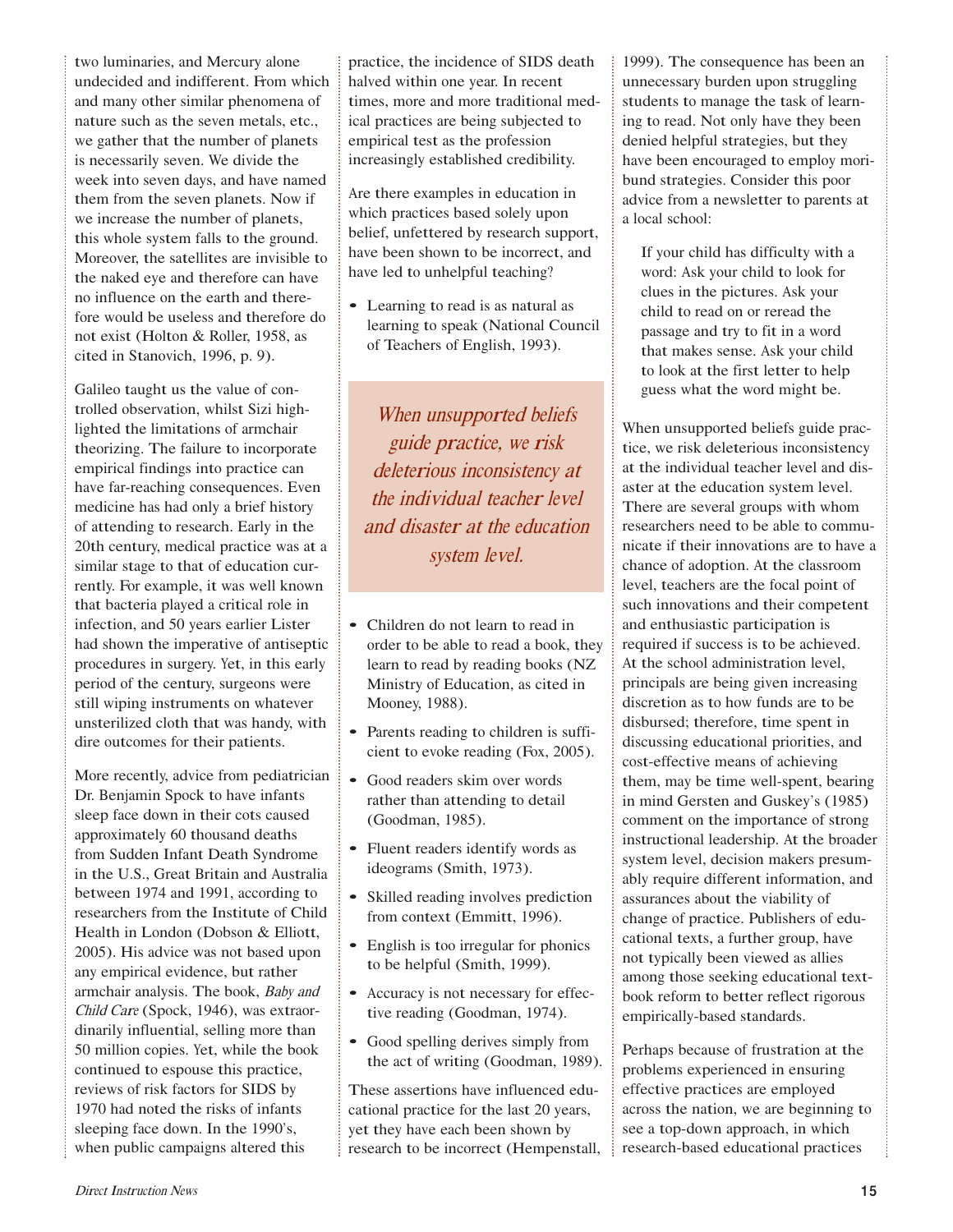are either mandated, as in Great Britain (Department for Education and Employment, 1998) or made a pre-requisite for funding, as in the <sup>2001</sup> No Child Left Behind Act (U.S. Department of Education, 2002). Whether this approach will be successful in changing teachers' practice remains to be seen. In any case, there remains a desperate need to address teachers' and parents' concerns regarding classroom practice in a cooperative and constructive manner.

In Australia, pressure for change is building, and the view of teaching as a purely artisan activity is being challenged. Reports such as that by the National Inquiry into the Teaching of Literacy (2005) have urged education to adopt the demeanor and practice of a research-based profession. State and national testing has led to greater transparency of student progress, and, thereby, to increased public awareness. Government budgetary vigilance is greater than in the past, and measurable outcomes are the expectation from a profession that has not previously appeared enthused by formal testing. A further possible spur occurred when a parent successfully sued a private school for a breach of the Trade Practices Act (Rood & Leung, 2006). She argued that it had failed to deliver on its promise to address her son's reading problems. Reacting to these various pressures, in <sup>2005</sup> the National Institute for Quality Teaching and School Leadership began a process for establishing national accreditation of pre-service teacher education. The Australian Council for Educational Research is currently evaluating policies and practices in pre-service teacher education programs in Australia. The intention is to raise and monitor the quality of teacher education programs around the nation.

There are other sources of active and passive resistance to the changes implied in instructional reform. These have been evident in each of the three counties mentioned, and include teacher education faculties, book publishers, and various teacher organizations and unions. The recent travails threatening the Reading First initiative in the U.S. have brought into sharp relief the level of resistance that reform can evoke.

There is another stumbling block to the adoption of evidence-based practice. Is the standard of educational research generally high enough to enable sufficient confidence in its findings? Broadly speaking, some areas (such as reading) invite confidence; whereas, the quality of research in

There is another stumbling block to the adoption of <sup>e</sup>vidence-based practice. I<sup>s</sup> th<sup>e</sup> <sup>s</sup>tandard <sup>o</sup>f <sup>e</sup>ducational <sup>r</sup>esearch generally high <sup>e</sup>nough <sup>t</sup><sup>o</sup> <sup>e</sup>nabl<sup>e</sup> <sup>s</sup>ufficien<sup>t</sup> <sup>c</sup>onfidenc<sup>e</sup> i<sup>n</sup> it<sup>s</sup> findings?

other areas cannot dispel uncertainty. Partly, this is due to a preponderance of short-term, inadequately designed studies. When Slavin (2004) examined the American Educational Research Journal over the period <sup>2000</sup>-03, only <sup>3</sup> out of <sup>112</sup> articles reported experimental/control comparisons in randomized studies with reasonably extended treatments. The National Reading Panel (2000) selected research from the approximately 100,000 reading research studies that have been published since 1966, and another 15,000 that had been published before that time. The panel selected only experimental and quasi-experimental studies, and among those considered only studies meeting rigorous scientific standards in reaching its conclusions. Phonemic awareness: of 1,962 studies, <sup>52</sup> met the research methodology criteria; phonics: of 1,373 studies, <sup>38</sup> met the criteria; guided oral reading: of <sup>364</sup> studies, <sup>16</sup> met the criteria; vocabulary instruction: of 20,000 studies, <sup>50</sup> met the criteria; comprehension: of <sup>453</sup> studies, <sup>205</sup> met the criteria. So, there is certainly a need for educational research to become more rigorous in the future.

In the areas in which confidence is justified, how might we weigh the outcomes of empirical research? Stanovich and Stanovich (2003) propose that competing claims to knowledge should be evaluated according to three criteria. First, findings should be published in refereed journals. Second, the findings have been replicated by independent researchers with no particular stake in the outcome. Third, there is a consensus within the appropriate research community about the reliability and validity of the various findings—the converging evidence criterion. Although the use of these criteria does not produce infallibility it does offer better consumer protection against spurious claims to knowledge. Without research as a guide, education systems are prey to all manner of gurus, publishing house promotions, and ideologically-driven zealots. Gersten (2001) laments that teachers are "deluged with misinformation" (p. 45).

<sup>U</sup>nfortunately, education courses have not provided teachers with sufficient understanding of research design to enable the critical examination of research. In fact, several whole language luminaries (prominent influences in education faculties over the past <sup>20</sup> years) argued that research was unhelpful in determining practice (Hempenstall, 1999). Teachers-intraining need to be provided with a solid understanding of research design to adapt to the changing policy emphasis (National Inquiry into the Teaching of Literacy, 2005). For example, in medicine, psychology, and numerous other disciplines, randomized controlled trials are considered the gold standard for evaluating an intervention's effectiveness. Training courses in these professions include a strong emphasis on empirical research design. There is much to learn about interpreting other forms of research too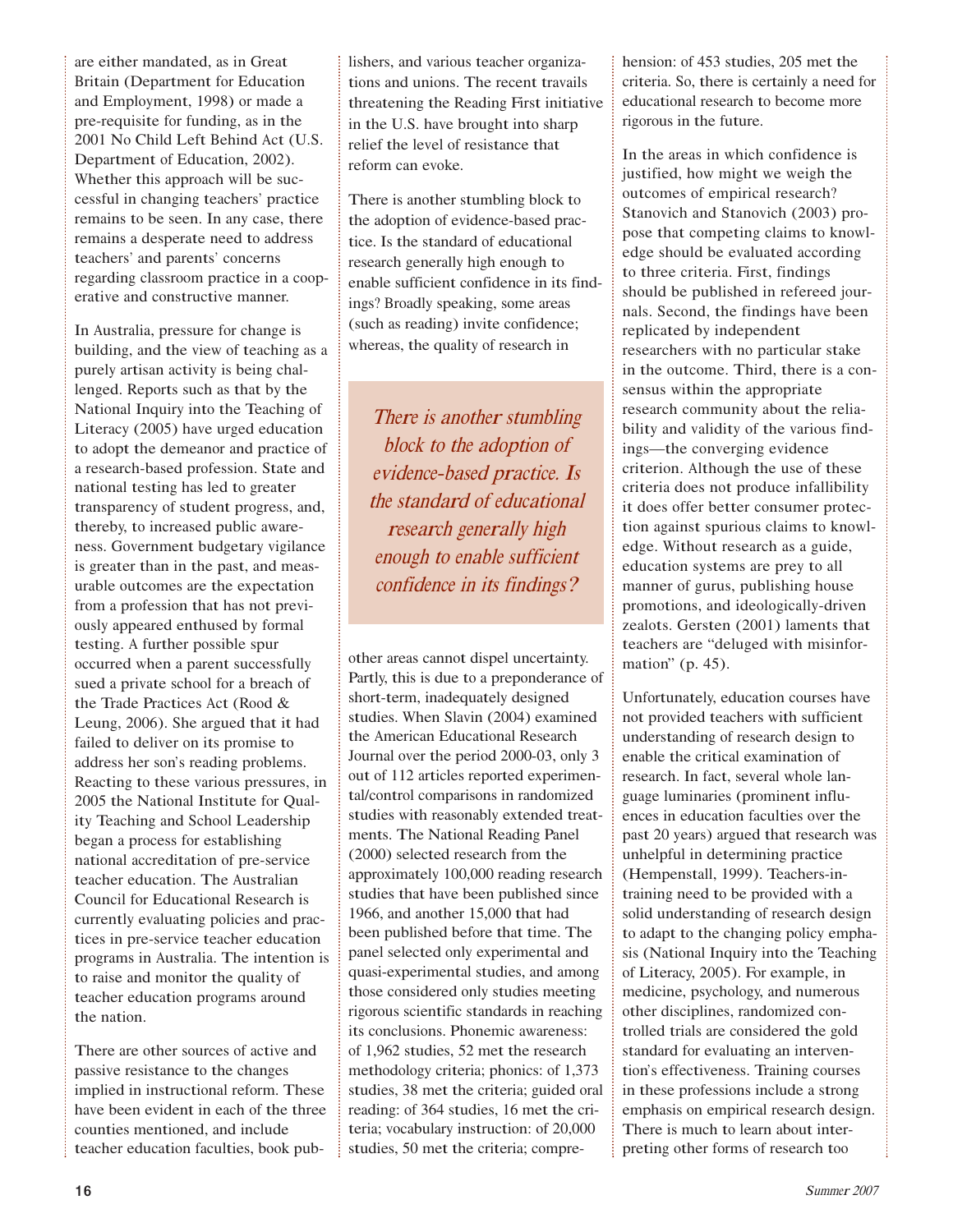(U.S. Department of Education, 2003). In education, however, there is evidence that the level of quantitative research preparation has diminished in some teacher education programs over the past <sup>20</sup> years (Lomax, 2004).

But, are there any immediate shortcuts to discerning the gold from the dross? If so, where can one find the information about any areas of consensus? Those governments that have moved toward a pivotal role for research in education policy have usually formed panels of prestigious researchers to peruse the evidence in particular areas, and report their findings widely (e.g., National Reading Panel, 2000). They assemble all the methodologically acceptable research, and synthesize the results, using statistical processes such as meta-analysis, to enable judgments about effectiveness to be made. It involves clumping together the results from many studies to produce a large data set that reduces the statistical uncertainty that inevitably accompanies single studies.

So, there are recommendations for practice produced by these bodies that are valuable resources in answering the question <sup>w</sup>ha<sup>t</sup> <sup>w</sup>orks? These groups include the National Reading Panel, American Institutes for Research, National Institute for Child Health and Human Development, The What Works Clearinghouse, and the Coalition for Evidence-Based Policy. A fuller list with Web addresses can be found in the appendix. As an example, Lloyd (2006) summarizes a number of such meta-analyses for some approaches. In this method an effect size of 0.2 is considered small, 0.5 is effect, and 0.8 is large (Cohen, 1988). For early intervention programs, there were <sup>74</sup> studies, <sup>215</sup> effect sizes, and an overall effect size  $(ES) = 0.6$ . For Direct Instruction (DI), there were <sup>25</sup> studies, 100+ effect sizes, and an overall  $ES = 0.82$ . For behavioral treatment of classroom problems of students with behavior disorder, there were <sup>10</sup> studies, <sup>26</sup> effect sizes, and an overall ES  $= 0.93$ . For whole language, there were <sup>180</sup> studies, <sup>637</sup> effect sizes, and

an overall  $ES = 0.09$ . For perceptual/motor training, there were <sup>180</sup> studies, <sup>117</sup> effect sizes, and an overall  $ES = 0.08$ . For learning styles, there were <sup>39</sup> studies, <sup>205</sup> effect sizes, and an overall  $ES = 0.14$ .

These sources can provide great assistance, but it is not only the largescale, methodologically sophisticated studies that are worthwhile. A single study involving a small number of schools or classes may not be conclusive in itself, but many such studies, preferably done by many researchers

A predictio<sup>n</sup> fo<sup>r</sup> <sup>t</sup>h<sup>e</sup> future, perhap<sup>s</sup> 15 year<sup>s</sup> hence? Instructional <sup>a</sup>pproache<sup>s</sup> will need to produce evidence <sup>o</sup>f <sup>m</sup>easurabl<sup>e</sup> gain<sup>s</sup> befor<sup>e</sup> being <sup>a</sup>ll<sup>o</sup>w<sup>e</sup>d <sup>w</sup>ithi<sup>n</sup> <sup>t</sup>h<sup>e</sup> <sup>s</sup>chool <sup>c</sup>urri<sup>c</sup>ulu<sup>m</sup> <sup>s</sup>ystem.

in a variety of locations, can add some confidence that a program's effects are valid (Slavin, 2003). If one obtains similar positive benefits from an intervention across different settings and personnel, there is added reason to prioritize the intervention for a large gold-standard study.

Taking an overview, there are a number of options available to create educational reform. One involves the use of force, as with the National Literacy Strategy (Department for Education and Employment, 1998) in Great Britain. Another option involves inveigling schools with extra money, as in the U.S. with the No Child Left Behind Act (U.S. Department of Education, 2002). Still another is to inculcate skills and attitudes during teacher training. While these are not mutually exclusive options, the third appears to be a likely component of any reform movement in Australia, given the establishment and objectives of the National Institute for Quality Teaching and School Leadership (2005).

A prediction for the future, perhaps <sup>15</sup> years hence? Instructional approaches will need to produce evidence of measurable gains before being allowed within the school curriculum system. Education faculties will have changed dramatically as a new generation takes control. Education courses will include units devoted to evidence-based practice, perhaps through an increased liaison with educational psychology. Young teachers will routinely seek out and collect data regarding their instructional activities. They will become scientist-practitioners in their classrooms. Student progress will be regularly monitored, and problems in learning will be noticed early and addressed systematically. Overall rates of student failure will fall.

More so than any generation before them, the child born today should benefit from rapid advances in the understanding of human development, and of how that development may be optimized. There has been an explosion of scientific knowledge about the individual in genetics and the neurosciences, but also about the role of environmental influences, such as socio-economic status, early child rearing practices, effective teaching, and nutrition. However, to this point, there is little evidence that these knowledge sources form a major influence on policy and practice in education. There is a serious disconnect between the accretion of knowledge and its acceptance and systematic implementation for the benefit of this growing generation. Acceptance of a pivotal role for empiricism is actively discouraged by advisors to policymakers, whose ideological position decries any influence of science. There are unprecedented demands on young people to cope with an increasingly complex world. It is one in which the sheer volume of information, and the sophisticated persuasion techniques, to which they will be subjected may overwhelm the capacities that cur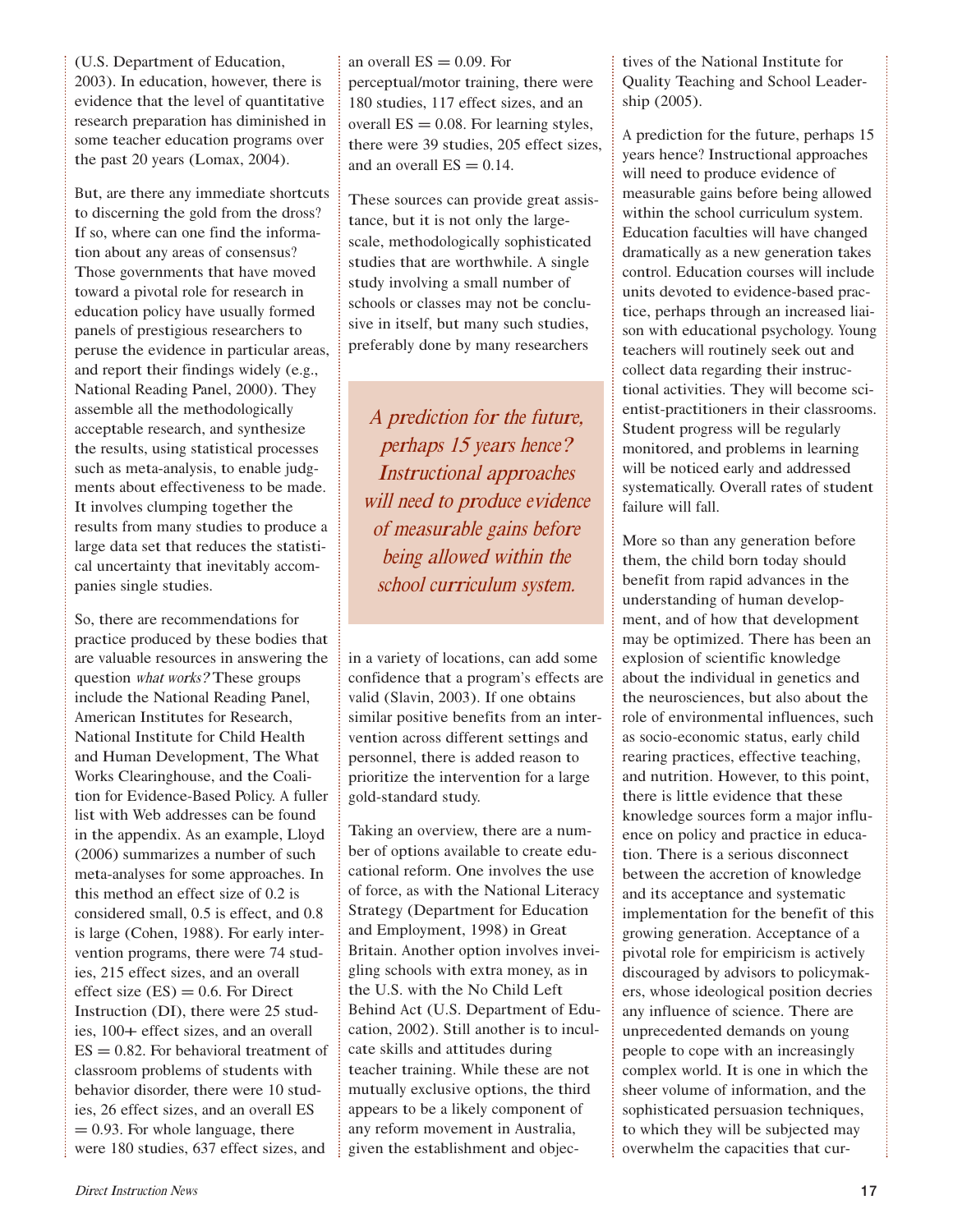rently fad-dominated educational systems can provide for young people. A recognition of the proper role of science in informing policy is a major challenge for us in aiding the new generation. This perspective does not involve a diminution of the role of the teacher, but rather the integration of professional wisdom with the best available empirical evidence in making decisions about how to deliver instruction (Whitehurst, 2002).

Evidence-based policies have great potential to transform the practice of education, as well as research in education. Evidence-based policies could finally set education on the path toward the kind of progressive improvement that most successful parts of our economy and society embarked upon a century ago. With a robust research and development enterprise and government policies demanding solid evidence of effectiveness behind programs and practices in our schools, we could see genuine, generational progress instead of the usual pendulum swings of opinion and fashion. This is an exciting time for educational research and reform. We have an unprecedented opportunity to make research matter and to then establish once and for all the importance of consistent and liberal support for highquality research. Whatever their methodological or political orientations, educational researchers should support the movement toward evidence-based policies and then set to work generating the evidence that will be needed to create the schools our children deserve (Slavin, 2002, p.20). ADI-

### References

- Carnine, D. (1991). Curricular interventions for teaching higher order thinking to all students: Introduction to the special series. <sup>J</sup><sup>o</sup>urna<sup>l</sup> <sup>o</sup><sup>f</sup> <sup>L</sup>earnin<sup>g</sup> <sup>D</sup>isabilities, <sup>24</sup>, <sup>261</sup>-269.
- Carnine, D. (1995a). Trustworthiness, usability, and accessibility of educational research. <sup>J</sup><sup>o</sup>urna<sup>l</sup> <sup>o</sup><sup>f</sup> <sup>B</sup>eh<sup>a</sup>viora<sup>l</sup> <sup>E</sup>ducation, 5, <sup>251</sup>-258.
- Carnine, D. (1995b.). The professional context for collaboration and collaborative research. <sup>R</sup>emedia<sup>l</sup> <sup>a</sup>n<sup>d</sup> <sup>S</sup>pecia<sup>l</sup> <sup>E</sup>ducation, 16(6), <sup>368</sup>-371.
- Carnine, D. (2000). <sup>W</sup>h<sup>y</sup> <sup>e</sup>ducatio<sup>n</sup> <sup>e</sup>xpert<sup>s</sup> <sup>r</sup>esis<sup>t</sup> <sup>e</sup>ffectiv<sup>e</sup> practice<sup>s</sup> (and <sup>w</sup>ha<sup>t</sup> i<sup>t</sup> <sup>w</sup>ould <sup>t</sup>ak<sup>e</sup> <sup>t</sup><sup>o</sup> <sup>m</sup>ak<sup>e</sup> <sup>e</sup>ducatio<sup>n</sup> <sup>m</sup>or<sup>e</sup> lik<sup>e</sup> <sup>m</sup>edicine). Washington, DC: Fordham Foundation. Retrieved May 15, 2001, from http://www. edexcellence.net/library/carnine.html
- Chambless, D. L. & Ollendick, T. H. (2001). Empirically supported psychological interventions: Controversies and evidence. <sup>A</sup>nnua<sup>l</sup> <sup>R</sup>evi<sup>e</sup><sup>w</sup> <sup>o</sup><sup>f</sup> <sup>P</sup>sy<sup>c</sup>hology, <sup>52</sup>, <sup>685</sup>-716.
- Cimbricz, S. (2002, January 9). State-mandated testing and teachers' beliefs and practice. <sup>E</sup>ducatio<sup>n</sup> <sup>P</sup>oli<sup>c</sup><sup>y</sup> <sup>A</sup>naly<sup>s</sup>i<sup>s</sup> <sup>A</sup>rchives, <sup>10</sup>(2). Retrieved March 11, 2003, from http://epaa.asu.edu/epaa/v10n2.html
- Cohen, J. (1988). <sup>S</sup>tatistica<sup>l</sup> <sup>p</sup><sup>o</sup>we<sup>r</sup> <sup>a</sup>naly<sup>s</sup>i<sup>s</sup> <sup>f</sup>o<sup>r</sup> <sup>t</sup>h<sup>e</sup> <sup>b</sup>eh<sup>a</sup>viora<sup>l</sup> <sup>s</sup>cience<sup>s</sup> (2nd ed.), Hillsdale, NJ: Lawrence Earlbaum.
- Coleman, J., Campbell, E., Hobson, C., McPartland, J., Mood, A., Weinfeld, F. D., and York, R. (1966). <sup>E</sup>qu<sup>a</sup>lit<sup>y</sup> <sup>o</sup><sup>f</sup> <sup>e</sup>ducationa<sup>l</sup> <sup>o</sup>pportunity. Washington, D.C.: Department of Health, Education and Welfare.
- Cuttance, P. (2005). Education research 'irrelevant.' <sup>T</sup>h<sup>e</sup> <sup>A</sup>g<sup>e</sup>, July 5, p. 5.
- Department for Education and Employment. (1998). Th<sup>e</sup> National Literacy Strategy: <sup>F</sup>ramewor<sup>k</sup> <sup>f</sup>o<sup>r</sup> <sup>T</sup>eaching. London: Crown.
- Dobson, R., & Elliott, J. (2005). <sup>D</sup><sup>r</sup> <sup>S</sup>pock'<sup>s</sup> <sup>a</sup>dvic<sup>e</sup> <sup>b</sup>lame<sup>d</sup> <sup>f</sup>o<sup>r</sup> <sup>c</sup>o<sup>t</sup> <sup>d</sup>eaths. London: University College. Retrieved March 11, 2006, from http://www.ucl.ac.uk/news-archive/ in-the-news/may-2005/latest/newsitem. shtml?itnmay<sup>0504</sup>
- Emmitt, M. (1996). <sup>H</sup>av<sup>e</sup> <sup>I</sup> <sup>g</sup>o<sup>t</sup> <sup>m</sup><sup>y</sup> <sup>h</sup>ea<sup>d</sup> <sup>i</sup><sup>n</sup> <sup>t</sup>h<sup>e</sup> sand? - Literacy matters. In 'Keys to life' Conference proceedings, Early Years of Schooling Conference, Sunday <sup>26</sup> & Monday <sup>27</sup> May 1996, World Congress Centre, Melbourne, pp. <sup>69</sup>- 75. Melbourne: Directorate of School Education. Retrieved May 21, 2002, from http://www.sofweb.vic.edu. au/eys/pdf/Proc96.pdf
- Fister, S., & Kemp, K. (1993). Translating research: Classroom application of validated instructional strategies. In R.C. Greaves & P. J. McLaughlin (Eds.), <sup>R</sup>ecen<sup>t</sup> <sup>a</sup>dvance<sup>s</sup> i<sup>n</sup> <sup>s</sup>pecial <sup>e</sup>ducatio<sup>n</sup> <sup>a</sup>nd <sup>r</sup>ehabilitation. Boston: Andover Medical.
- Fox, M. (2005, August 16). Phonics has a phony role in the literacy wars. <sup>S</sup>ydne<sup>y</sup> Morning Herald, p. 6.
- Gable, R. A. & Warren. S. F. (1993). The enduring value of instructional research. In Robert Gable & Steven Warren (Eds.), Advance<sup>s</sup> i<sup>n</sup> <sup>m</sup>ental <sup>r</sup>etardatio<sup>n</sup> <sup>a</sup>nd d<sup>e</sup>v<sup>e</sup>lopmen<sup>t</sup>al disabilities: Strategie<sup>s</sup> fo<sup>r</sup> <sup>t</sup>eaching <sup>s</sup>tudent<sup>s</sup> <sup>w</sup>ith <sup>m</sup>ild t<sup>o</sup> <sup>s</sup>ever<sup>e</sup> <sup>m</sup>ental <sup>r</sup>etardation. Philadelphia: Jessica Kingsley.
- Gersten, R. (2001). Sorting out the roles of research in the improvement of practice. Learning Disabilities: Research & Practice,  $16(1)$ , 45-50.
- Gersten, R., Chard, D., & Baker, S. (2000). Factors enhancing sustained use of research-based instructional practices. <sup>J</sup><sup>o</sup>urna<sup>l</sup> <sup>o</sup><sup>f</sup> <sup>L</sup>earnin<sup>g</sup> <sup>D</sup>isabilities, <sup>33</sup>, <sup>445</sup>-457.
- Gersten, R. & Guskey, T. (1985, Fall). Transforming teacher reluctance into a commitment to innovation. <sup>D</sup>irec<sup>t</sup> <sup>I</sup>nstructio<sup>n</sup> <sup>N</sup><sup>e</sup>ws, <sup>11</sup>-12.
- Goodman, K. S. (1974, Sept). Effective teachers of reading know language and children. <sup>E</sup>lementa<sup>r</sup><sup>y</sup> <sup>E</sup>nglish, <sup>51</sup>, <sup>823</sup>-828.
- Goodman, K.S. (1985). Unity in reading. In H. Singer & R.B. Ruddell (Eds.), <sup>T</sup>heoreti<sup>c</sup>a<sup>l</sup> <sup>m</sup>odel<sup>s</sup> <sup>a</sup>n<sup>d</sup> <sup>p</sup>rocesse<sup>s</sup> <sup>o</sup><sup>f</sup> <sup>r</sup>eadin<sup>g</sup> (pp. <sup>813</sup>- 840). Newark, DE: International Reading Association.
- Goodman, K. S. (1989). Whole language research: Foundations and development. <sup>T</sup>h<sup>e</sup> <sup>E</sup>lementa<sup>r</sup><sup>y</sup> <sup>S</sup>choo<sup>l</sup> <sup>J</sup><sup>o</sup>urnal, 90, <sup>208</sup>-221.
- Hempenstall, K. (1996). The gulf between educational research and policy: The example of Direct Instruction and Whole Language. <sup>B</sup>eh<sup>a</sup>vi<sup>o</sup>u<sup>r</sup> <sup>C</sup>hang<sup>e</sup>, 13, <sup>33</sup>-46.
- Hempenstall, K. (1999). The gulf between educational research and policy: The example of Direct Instruction and whole language. Effective School Practices, 18(1), <sup>15</sup>-29.
- Jencks, C. S., Smith, M., Acland, H., Bane, M. J., Cohen, D., Ginits, H., et al. (1972). Inequ<sup>a</sup>lity: A <sup>r</sup>eassessmen<sup>t</sup> <sup>o</sup>f <sup>t</sup>h<sup>e</sup> <sup>e</sup>ffec<sup>t</sup> <sup>o</sup>f family <sup>a</sup>n<sup>d</sup> <sup>s</sup>choolin<sup>g</sup> <sup>i</sup><sup>n</sup> <sup>A</sup>merica. New York: Basic Books.
- Leach, D. J. (1987). Increasing the use and maintenance of behaviour-based practices in schools: An example of a general problem for applied psychologists? <sup>A</sup>ustralia<sup>n</sup> <sup>P</sup>sy<sup>c</sup>hologist, <sup>22</sup>, <sup>323</sup>-332.
- Lloyd, J.L. (2006). Teach effectively. Retrieved January 2, 2007, from http://teacheffectively.com/index.php?s= meta+analysis
- Lomax, R.G. (2004). Whither the future of quantitative literacy research? <sup>R</sup>eadin<sup>g</sup> <sup>R</sup>esearc<sup>h</sup> Quarterly, <sup>39</sup>(1), <sup>107</sup>-112.
- Marshall, J. (1993). Why Johnny can't teach. <sup>R</sup>eason, 25(7), <sup>102</sup>-106.
- Mooney, M. (1988). <sup>D</sup>ev<sup>e</sup>lopin<sup>g</sup> lif<sup>e</sup>-lon<sup>g</sup> <sup>r</sup>eaders. Wellington, New Zealand: Learning Media.
- National Council of Teachers of English. (1993). Elementa<sup>r</sup>y <sup>s</sup>chool practices. Retrieved January 11, 1999, from http://www.ncte.org/about/over/positions/ category/lang/107653.htm
- National Inquiry into the Teaching of Literacy. (2005). <sup>T</sup>eachin<sup>g</sup> <sup>R</sup>eading: <sup>N</sup>ationa<sup>l</sup> <sup>I</sup>nqui<sup>r</sup><sup>y</sup> <sup>i</sup>nt<sup>o</sup> <sup>t</sup>h<sup>e</sup> <sup>T</sup>eachin<sup>g</sup> <sup>o</sup><sup>f</sup> <sup>L</sup>iteracy. Canberra, Australia: Department of Education, Science, and Training. Retrieved February 11, 2006, from www.dest.gov.au/nitl/report. htm
- National Institute for Quality Teaching and School Leadership. (2005, August 25). National <sup>a</sup>ccreditatio<sup>n</sup> <sup>o</sup>f pre-servic<sup>e</sup> <sup>t</sup>eache<sup>r</sup> <sup>e</sup>ducation. Retrieved October 15, 2005, from http://www.teachingaustralia.edu. au/home/What%20we%20are%20saying/ media\_release\_pre\_service\_teacher\_ed\_ accreditation.pdf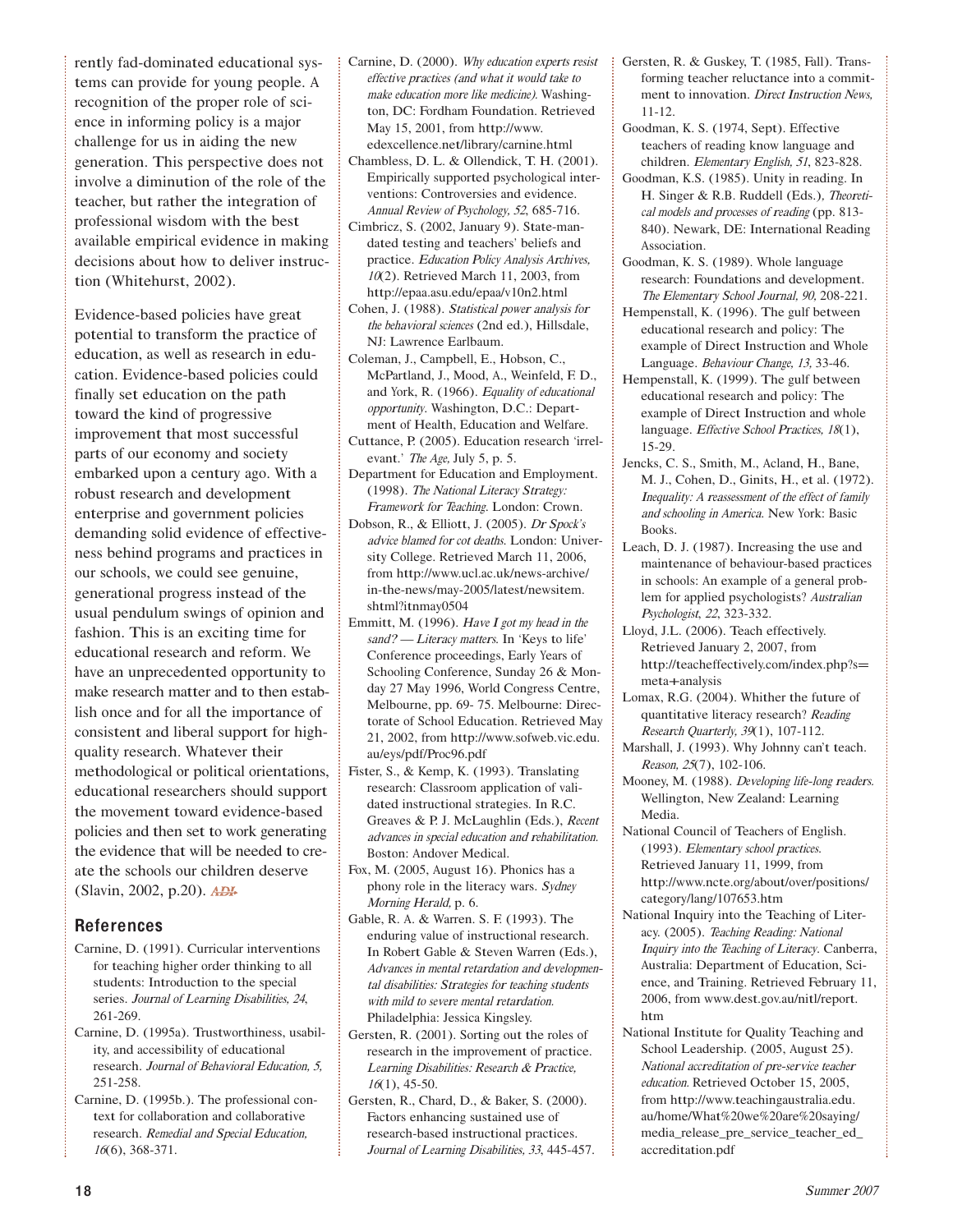- National Reading Panel. (2000). <sup>T</sup>eachin<sup>g</sup> <sup>c</sup>hildre<sup>n</sup> t<sup>o</sup> <sup>r</sup>ead: A<sup>n</sup> <sup>e</sup>vidence-based <sup>a</sup>ssessment <sup>o</sup>f th<sup>e</sup> <sup>s</sup>cientifi<sup>c</sup> <sup>r</sup>esearch literatur<sup>e</sup> <sup>o</sup><sup>n</sup> <sup>r</sup>eading <sup>a</sup>nd it<sup>s</sup> <sup>i</sup>mplication<sup>s</sup> <sup>f</sup>o<sup>r</sup> <sup>r</sup>eadin<sup>g</sup> <sup>i</sup>nstruction. Washington, DC: U.S. Department of Health and Human Services.
- Poplin, M. (1988). The reductionist fallacy in learning disabilities: Replicating the past by reducing the present. <sup>J</sup><sup>o</sup>urna<sup>l</sup> <sup>o</sup><sup>f</sup> <sup>L</sup>earn<sup>i</sup>n<sup>g</sup> <sup>D</sup>isabilities, <sup>21</sup>, <sup>389</sup>-400.
- Primary National Strategy (2006). <sup>P</sup>rima<sup>r</sup><sup>y</sup> <sup>f</sup>ramewor<sup>k</sup> <sup>f</sup>o<sup>r</sup> literac<sup>y</sup> <sup>a</sup>n<sup>d</sup> <sup>m</sup>athematics. <sup>U</sup>K: Department of Education and Skills. Retrieved <sup>26</sup> October, from http://www. standards.dfes.gov.uk/primaryframeworks
- Rood, D., & Leung, C. C. (2006, August 16). Litigation warning as private school settles complaint over child's literacy. <sup>T</sup>h<sup>e</sup> Age, p. 6.
- Shavelson, R. J., & Towne, L. (Eds.). (2002). <sup>S</sup>cientifi<sup>c</sup> <sup>r</sup>esearc<sup>h</sup> <sup>i</sup><sup>n</sup> <sup>e</sup>ducation. Washington, DC: National Academy Press.
- Slavin, R. E. (2002). Evidence-based education policies: Transforming educational practice and research. <sup>E</sup>ducationa<sup>l</sup> <sup>R</sup>esearcher, <sup>31</sup>(7), <sup>15</sup>-21.
- Slavin, R. E. (2003). A reader's guide to scientifically based research. <sup>E</sup>ducationa<sup>l</sup> <sup>L</sup>eadership, <sup>60</sup>(5), <sup>12</sup>-16. Retrieved December 16, 2003, from http://www. ascd.org/publications/ed\_lead/200302/ slavin.html
- Slavin, R. E. (2004). Education research can and must address "What Works" questions. Educational Researcher, 33(1), 27-28.
- Smith, F. (1973). Psychology and reading. New York: Holt, Rinehart & Winston.
- Smith, F. (1992). Learning to read: The never-ending debate. <sup>P</sup>h<sup>i</sup> <sup>D</sup>elt<sup>a</sup> <sup>K</sup>appan, <sup>74</sup>, <sup>432</sup>-441.
- Smith, F. (1999). Why systematic phonics and phonemic awareness instruction constitute an educational hazard. <sup>L</sup>angu<sup>a</sup>g<sup>e</sup> <sup>A</sup>rts, <sup>77</sup>, <sup>150</sup>-155.
- Spock, B. (1946). The commonsense book of baby and child care. New York: Pocket Books.
- Stanovich, K. (1996). How to think straight about psychology (4th ed.). New York: Harper Collins.
- Stanovich, P. J., & Stanovich, K. E. (2003). Ho<sup>w</sup> <sup>t</sup>eacher<sup>s</sup> <sup>c</sup>a<sup>n</sup> <sup>u</sup>s<sup>e</sup> <sup>s</sup>cientifically based <sup>r</sup>esearch t<sup>o</sup> <sup>m</sup>ak<sup>e</sup> <sup>c</sup>urri<sup>c</sup>ula<sup>r</sup> & instructional decisions. Jessup, MD: The National Institute for Literacy. Retrieved September 16, 2003, from http://www.nifl.gov/partnership forreading/publications/html/stanovich/
- Stone, J. E. (April 23, 1996). Developmentalism: An obscure but pervasive restriction on educational improvement. <sup>E</sup>ducatio<sup>n</sup> <sup>P</sup>oli<sup>c</sup><sup>y</sup> <sup>A</sup>naly<sup>s</sup>i<sup>s</sup> <sup>A</sup>rchives. Retrieved November 16, 2001, from

http://seamonkey.ed.asu.edu/epaa. The <sup>1999</sup> Omnibus Appropriations Bill

(1998). <sup>T</sup>h<sup>e</sup> <sup>R</sup>eadin<sup>g</sup> <sup>E</sup>xcellenc<sup>e</sup> Ac<sup>t</sup> (pp. <sup>956</sup>- 1007). Retrieved February 12, 2003, from http://www.house.gov/eeo

- Towne, L. (2002, February 6). <sup>T</sup>h<sup>e</sup> <sup>p</sup>rinciple<sup>s</sup> <sup>o</sup><sup>f</sup> <sup>s</sup>cientificall<sup>y</sup> <sup>b</sup>ase<sup>d</sup> <sup>r</sup>esearch. Speech presented at the U.S. Department of Education, Washington, DC. Retrieved December 12, 2002, from http://www.ed.gov/nclb/ research
- U.S. Department of Education (2002, January). <sup>N</sup><sup>o</sup> <sup>C</sup>hil<sup>d</sup> <sup>L</sup>ef<sup>t</sup> <sup>B</sup>ehin<sup>d</sup> Act, <sup>2001</sup>. Retrieved December 12, 2002, from http://www.ed.gov/offices/OESE/esea
- U.S. Department of Education (2003). <sup>I</sup>dentifying <sup>a</sup>nd implementing <sup>e</sup>ducational practice<sup>s</sup> supported by rigorous evidence: A user friendly guide. Washington, D.C.: Institute of Education Sciences, U.S. Department of Education. Retrieved November 1, 2004, from http://www.ed.gov/print/rschstat/research/ pubs/rigorousevid/guide/html
- Viadero, D. (2002). Research: Holding up a mirror. <sup>E</sup>ditoria<sup>l</sup> <sup>P</sup>roject<sup>s</sup> <sup>i</sup><sup>n</sup> <sup>E</sup>ducation, <sup>21</sup>(40), <sup>32</sup>-35.
- Weaver, C. (1988). <sup>R</sup>eading: <sup>P</sup>rogress <sup>a</sup>n<sup>d</sup> <sup>p</sup>rac<sup>t</sup>ice. Portsmouth, NJ: Heinemann.
- Weaver, C., Patterson, L, Ellis, L., Zinke, S., Eastman, P., & Moustafa, M. (1997). <sup>B</sup>i<sup>g</sup> <sup>B</sup>rothe<sup>r</sup> <sup>a</sup>n<sup>d</sup> <sup>r</sup>eadin<sup>g</sup> <sup>i</sup>nstruction. Retrieved December, 16, 2004, from http://www. m4pe.org/elsewhere.htm
- Whitehurst, G. J. (2002). Statement of Grover J. Whitehurst, Assistant Secretary for Research and Improvement, Before the Senate Committee on Health, Education, Labor and Pensions. Washington, D.C.: U.S. Department of Education. Retrieved January 23, <sup>2003</sup> from http://www.ed.gov/ offices/IES/speeches
- Woodward, J. (1993). The technology of technology-based instruction: Comments on the research, development, and dissemination approach to innovation. Education  $\&$ <sup>T</sup>reatmen<sup>t</sup> <sup>o</sup><sup>f</sup> <sup>C</sup>hildren, 16, <sup>345</sup>-360.

### Appendix

- The What Works Clearinghouse (http://www.w-w-c.org/). Established by the U.S. Department of Education's Institute of Education Sciences to provide educators, policymakers, and the public with a central, independent, and trusted source of scientific evidence of what works in education.
- Eric Digests (http://www.ericdigests.org). Short reports (1,000-1,500 words) on topics of prime current interest in education. A large variety of topics are covered, including teaching, learning, charter schools, special education, higher education, home schooling, and many more.
- The Promising Practices Network (http://www.promisingpractices.net). Web site highlights programs and practices that credible research indicates are effective in improving outcomes for children, youth, and families.
- Blueprints for Violence Prevention (http://www.colorado.edu/cspv/blueprints/ index.html). National violence prevention

initiative to identify programs that are effective in reducing adolescent violent crime, aggression, delinquency, and substance abuse.

- The International Campbell Collaboration (http://www.campbellcollaboration.org/ Fralibrary.html). Offers a registry of systematic reviews of evidence on the effects of interventions in the social, behavioral, and educational arenas.
- Social Programs That Work (http://www.excelgov.org/displayContent. asp?Keyword=prppcSocial). Offers a series of papers developed by the Coalition for Evidence-Based Policy on social programs that are backed by rigorous evidence of effectiveness.
- Coalition for Evidence-Based Policy (2003). Identifying and implementing educational practices supported by rigorous evidence: A user friendly guide. Washington, DC: U.S. Department of Education. Retrieved May 13, 2004, from http://www.ed.gov/ rschstat/research/pubs/rigorousevid/ rigorousevid.pdf
- Comprehensive School Reform Program Office. (2002). Scientifically based research and the Comprehensive School Reform (CSR) Program. Washington, DC: U.S. Department of Education. Retrieved May 13, 2004, from http://www.ed.gov/ programs/compreform/guidance/appendc. pdf
- Florida Center for Reading Research aims to disseminate information about researchbased practices related to literacy instruction and assessment for children in preschool through to Year <sup>12</sup> (www.fcrr.org).
- The U.S. Department of Education's American Institutes for Research has a new <sup>2005</sup> guide, using strict scientific criteria to evaluate the quality and effectiveness of <sup>22</sup> primary school teaching models. AIR researchers conducted extensive reviews of about <sup>800</sup> studies. See at http://www. air.org/news/documents/Release200511csr. htm
- Major reviews of the primary research can provide additional surety of program value. In a Department of U.S. Education metaanalysis, Comprehensive School Reform and Student Achievement (2002, November), Direct Instruction was assigned the highest classification: Strongest Evidence of Effectiveness, as ascertained by Quality of the evidence Quantity of the evidence, and <sup>S</sup>tatisticall<sup>y</sup> <sup>s</sup>ignifican<sup>t</sup> <sup>a</sup>n<sup>d</sup> <sup>p</sup>ositiv<sup>e</sup> results. Its effects are relatively robust and the model can be expected to improve students' test scores. The model certainly deserves continued dissemination and federal support.
- Borman, G.D., Hewes, G.M., Overman, L.T., & Brown, S. (2002). <sup>C</sup>omprehensiv<sup>e</sup> <sup>s</sup>choo<sup>l</sup> <sup>r</sup>efor<sup>m</sup> <sup>a</sup>nd <sup>s</sup>tuden<sup>t</sup> <sup>a</sup>chi<sup>e</sup>vement: A <sup>m</sup>eta-analy<sup>s</sup>i<sup>s</sup>. Report No. 59. Washington, DC: Center for Research on the Education of